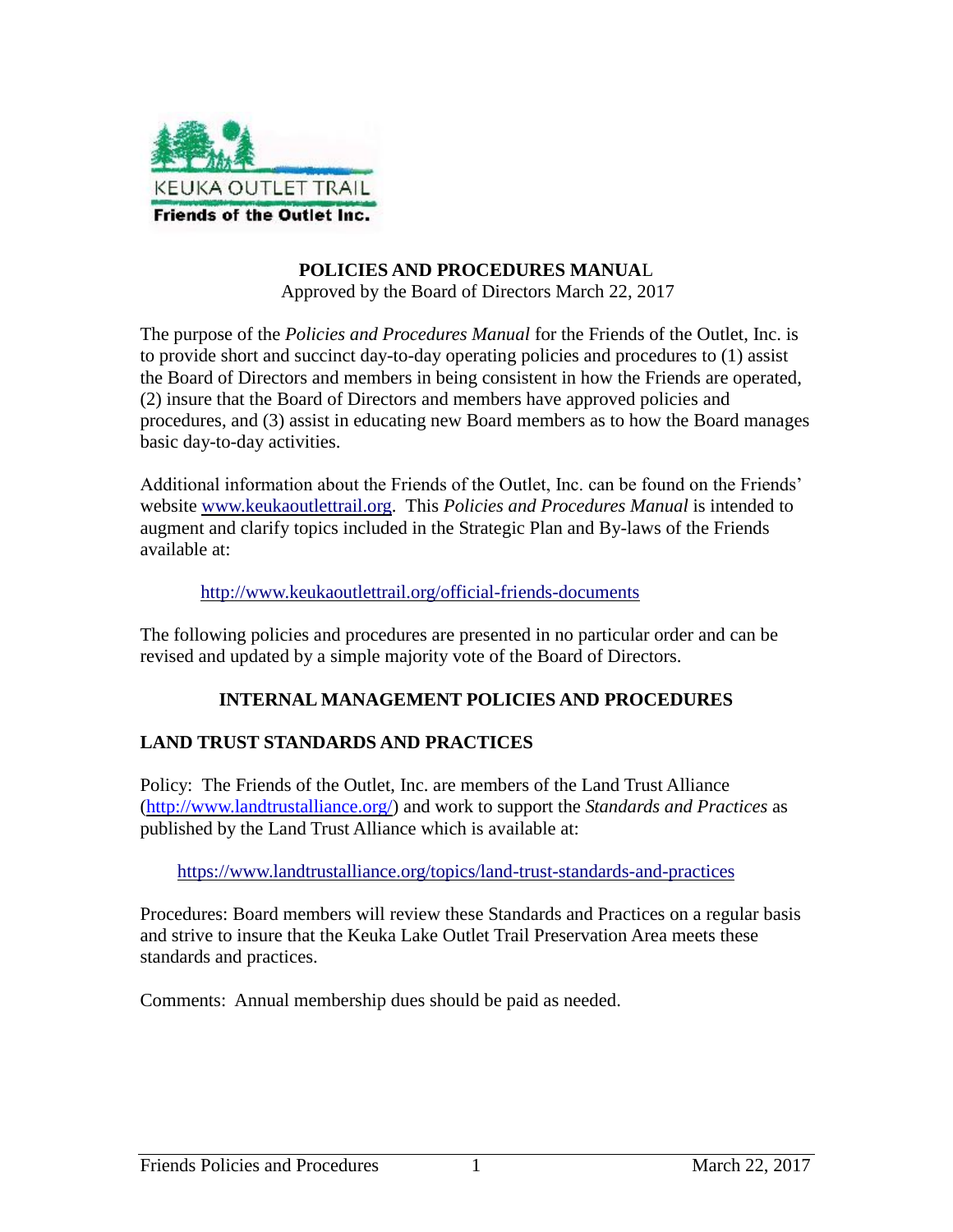## **NATURAL ASSETS MANAGEMENT**

Policy: As a land steward, The Friends of the Outlet is responsible for creating carefully designed management and conservation plans to maintain and protect the land and waterways under supervision and to allow woodlands and wildlife habitats to reach their natural potential for the enjoyment of generations to come.

Procedures: The Board of Directors shall develop a long term plan with the help of the New York Department of Environmental Conservation [\(http://www.dec.ny.gov/lands/5238.html](http://www.dec.ny.gov/lands/5238.html) ) foresters to protect the intrinsic value of land and the integrity of forest and waterways ecosystems. Logging, and/or other related activities affecting the area, will be conducted only after consultation of a DEC forester and an independent assessment of the value of timber to harvest has been completed.

### **BOARD OF DIRECTORS.**

The current board of Directors has 13 members and a quorum of 7 Directors is necessary to transact the business of the Organization.

### **MAIL**

Policy: the Official mailing address for the Friends will be the PO Box 65, Dresden NY 14441. Mail may be forwarded from the Dresden PO Box to the President of the Friends, or in his/her absence the Vice President of the Friends.

Procedures: The President will issue a change of address request at the Dresden NY post office to have mail forwarded to his/her address or in his/her absence to the Vice President of the Friends

Comments/Notes: Note that mail can only be forwarded for a limited period of time unless the appropriate forms are updated.

## **CHECK WRITING AND RELATED FINANCIAL MATTERS**

Policy: The Treasurer has overall responsibility for day to day management of the Friends' finances with ultimate oversight by the Board itself. The Treasurer may write checks for up to \$500 on his/her own signature for ordinary and recurring expenses. Checks written for more than \$500 will require any two signatures of the Treasurer, President or Vice President. With the absence or inability of any of the three authorized signatories to sign checks an Alternate signer can be appointed by the Board until a new Officer can be elected.

Procedures: The Treasurer and President will implement this policy at the bank where the various checking and savings account are maintained and insure that the appropriate forms and signature cards are on file.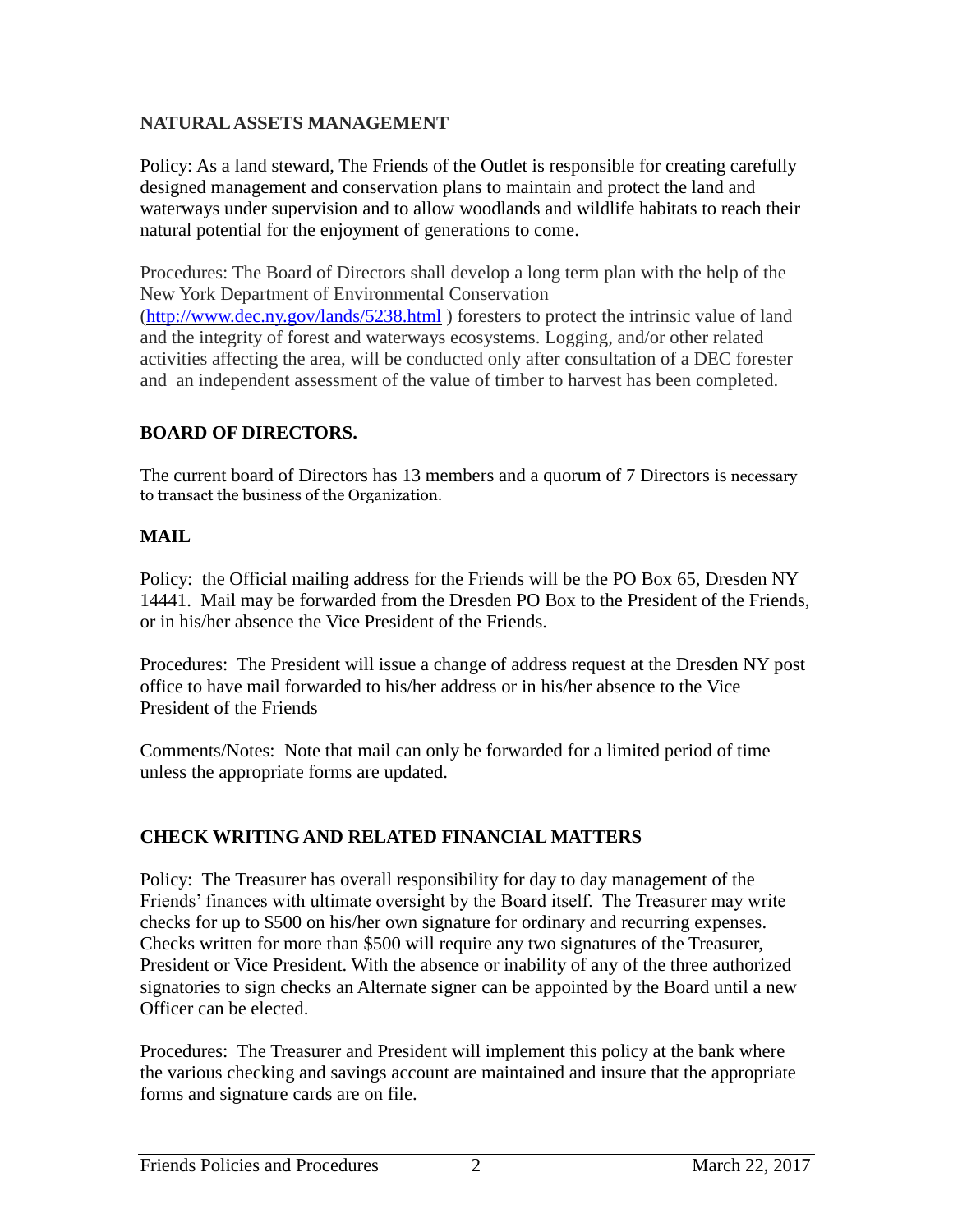Policy: The Treasurer may not move money from one account to another, e.g., from a savings account to a checking account, without the approval of the majority vote of the Board.

Procedures: Once a vote approves the moving of monies from one account to another the Treasurer will have those monies moved.

Comments/Notes:

#### **REIMBURSEMENT FOR BOARD MEMBER EXPENSES**

Policy: Board members should request approval from the President, in advance, for reimbursement of expenses associated with conducting business in the name of the Friends. "Unexpected" expenses may be reimbursed only with the approval of the Board and then with the procedures below.

Procedures: Board members should supply the President with a written request for reimbursement prior to spending money on any expenses related to the Friends. This request should include the nature of the expenses and why the expenses should be reimbursed. If approved, the requester will then also supply the President with a receipt for the expenditure or other appropriate evidence.

Comments/Notes

### **DONATIONS AND MEMBERSHIP**

Policy: Membership fees and categories will be set by the Board and reviewed as needed. Donations received by the Friends will first be used to pay for an annual membership in the Friends for the person/organization making the donation if the person is not currently a member. Any additional fund remaining will then be deposited in the Friends checking account and will be classified as a "donation."

Procedures: As outlined in the policy.

Comments/Notes: For purposes of record keeping and reporting it is important to be able to provide the annual number of memberships and the annual amount of donations.

#### **INSURANCE**

Policy: The Friends of the Outlet, Inc. will obtain liability insurance for protection of the Board members and to protect against other possible suits.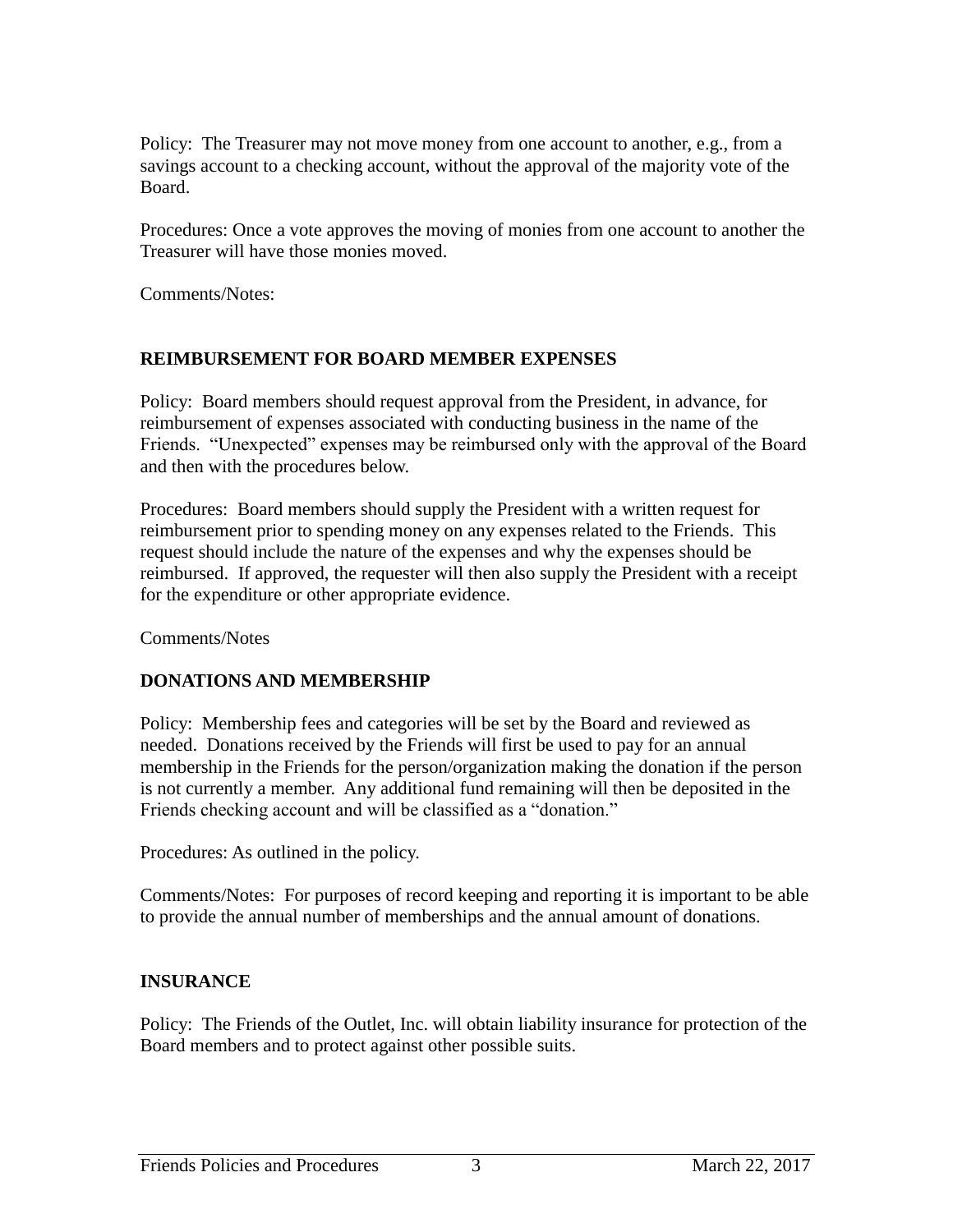Procedures: One of the members of the Board will be appointed by the President or Vice President to annually review these Insurance Policies and determine the appropriateness of the coverage and the costs.

Comments/Notes: Currently, Insurance for the Friends is provided by:

Ms. Nawal A. Nassar, [nnaser@alliant.com,](mailto:nnaser@alliant.com) Account Manager Alliant Insurance Services, Inc 4530 Walney Road, Suite 200 Chantilly, VA 20151 W: 703 547 6286 F: 703 3970995 [www.alliant.com](http://www.alliant.com/)

## **MEMBERSHIP YEAR**

Policy: The membership year is established by the Board of Directors.

Procedures: Currently, the membership year is February – January and the annual membership drive begins in January. Any new members joining the Friends after September 1 will be considered as members through the next membership year.

Comments: The membership committee will work year-round to promote and increase the Friends' membership.

## **BRUCE HANSEN MEMORIAL FUND**

The Bruce Hansen Memorial Fund was established in 2000 for the benefit of Friends of the Outlet, Inc.

The Fund is managed by the Hansen Endowment Fund Trustees:

Joan Y Hansen and Doreen Finger 125 Burns Terr. Penn Yan, NY 14527-1147

The funds are recognized and carried on The Friends of the Outlet, Inc. Balance Sheet, but are not directly accessible for and or by The Friends of the Outlet, Inc. Any use of these funds must be requested by the Board of Directors of Friends of the Outlet, Inc. and approved by Joan & Doreen. It is understood that requested funds should not be used for on-going maintenance or routine expenses, but rather should be used for extra-ordinary or special projects.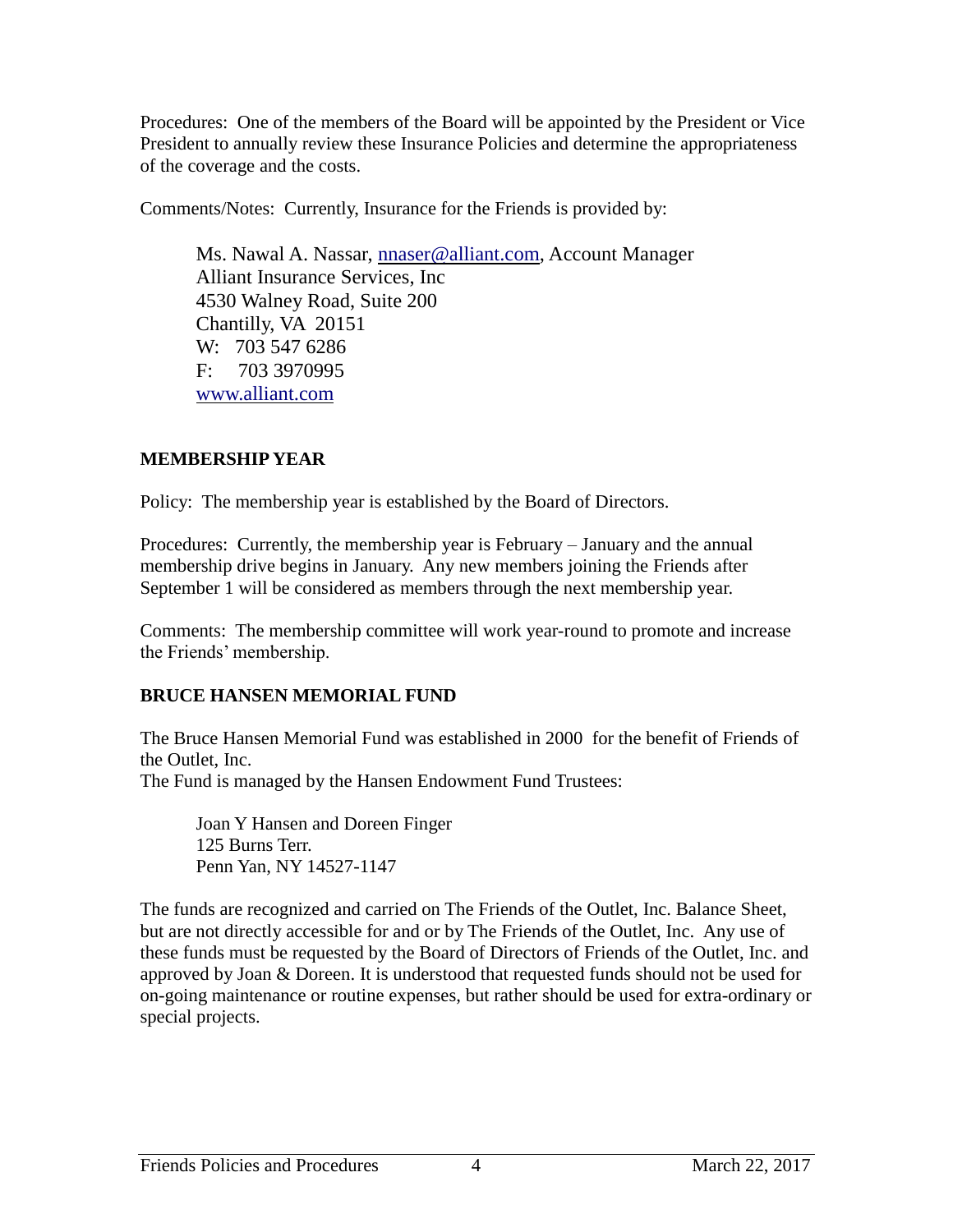### **MAINTENANCE**

Policy: The Friends will maintain the Outlet Trail and Preservation Area throughout the year. This maintenance includes upkeep of the Trail, picnic areas, parking areas, primitive campground, trash removal, the safety of historic buildings, and porta-potties.

Procedures: A committee of three individuals on the Board will be appointment by the President to oversee maintenance of the Outlet Trail and Preservation Area. Members of the maintenance committee with the help and assistance of other Board members and volunteers will oversee maintenance activities. The Chairperson of the committee may request, as appropriate, money from the Board to support maintenance activity including outside contractors. The chair of the maintenance committee will report at the monthly Board meeting on activities and issues.

Comments:

## **SECURITY**

Policy: Maintaining the safety of the Outlet Trail and Preservation Area is an important priority of the Friends. Users of the Trail and Area should feel safe to walk, bike, ski, etc. the Trail from sunrise to sunset.

Procedures: From time to time members of the Board and volunteers will walk/bike the Trail and Preservation Area to insure that there are no dangerous areas or items that could impair the user's safety. Cameras and other security tools may be placed in strategic places to help insure users' safety. Users of the Trail are encouraged to report any safety issues to any member of the Board.

Comments:

## **EMERGENCIES**

Policy: Any emergencies should be handled as promptly and referred to the appropriate government agency or 911 as soon as possible.

Procedures: The President of the Board, or designee, will ensure that the Yates County Sheriff's Department, Penn Yan and Dresden Fire Departments all have appropriate keys to access the Trail within their jurisdiction. If any kind of an emergency occurs on the Trail or Preservation Area the President or Vice President should be notified immediately and that person should take appropriate action to determine the nature of the emergency and insure that appropriate people/agencies have been notified to respond to the emergency. Once this has occurred, the President or Vice President should inform members of the Board of the nature of the emergency and resulting actions taken to address the emergency.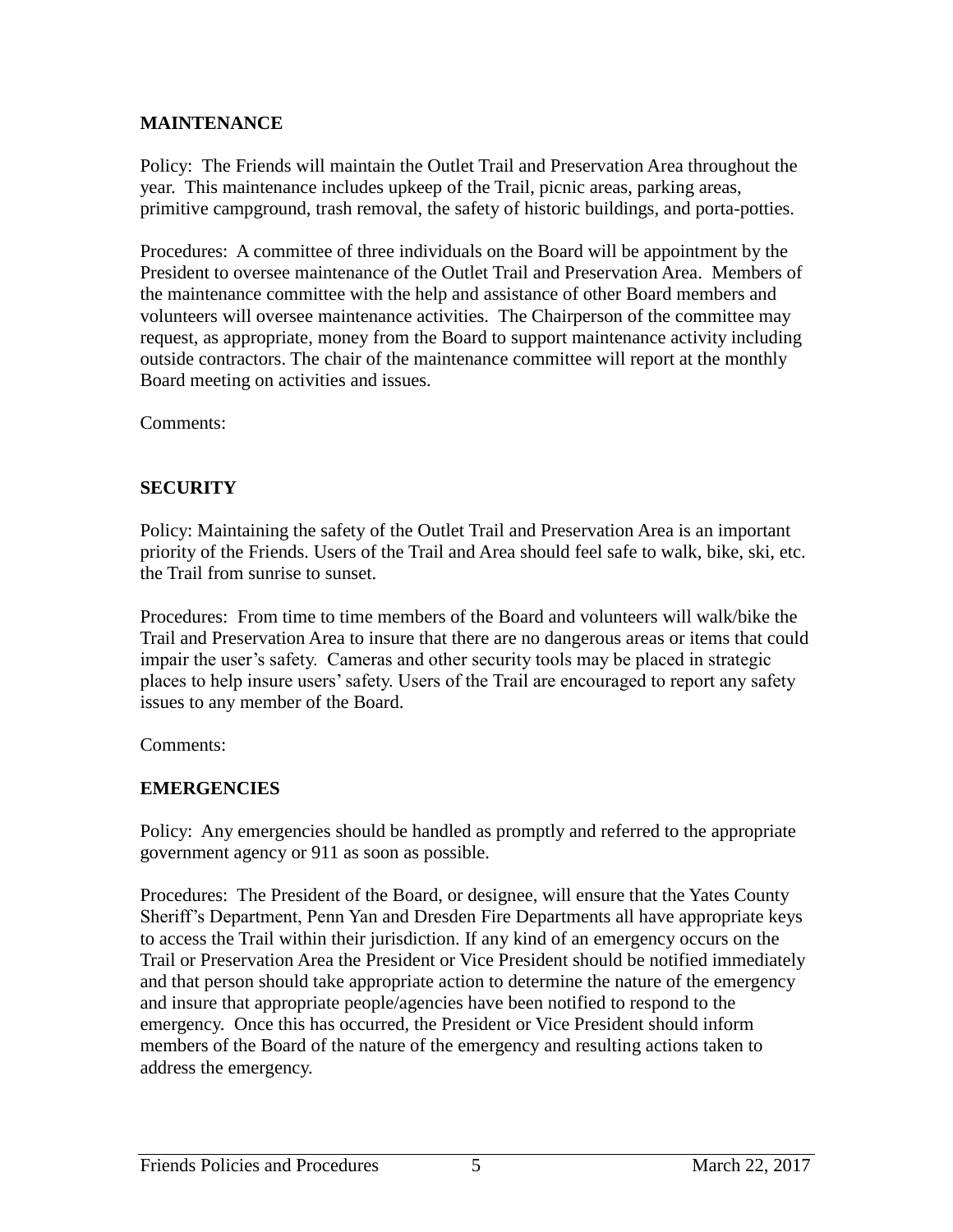Comments/Notes:

### **MANAGEMENT OF VOLUNTEERS**

Policy: The Friends encourage the involvement of volunteers in maintaining and improving the Outlet Trail Preservation Area, participating in Fund Raising, publicizing the Trail and other activities.

Procedures: The President shall annually appoint a committee to coordinate and oversee volunteer activities. The appointment will be made at the Annual meeting. The committee shall establish procedures for recruiting and managing volunteers as necessary. Such procedures will be reviewed and approved by the Board of Directors.

Comments/Notes:

## **COMMUNICATION POLICIES AND PROCEDURES**

### **CALENDAR OF ACTIVITIES/EVENTS**

Policy: The Friends will make known through its website and other means a Calendar of Activities/Events on an annual basis.

Procedures: The Vice President of the Friends of the Outlet Trail, Inc. will, at the beginning of each calendar year, produce a calendar of Activities and events. The Calendar will include meetings, dates for Board member nominations, etc. The Vice President will revise and update the Calendar throughout the year as needed. Appendix 2 is the most recent version of the Calendar for 2017 and will be regularly updated.

Comments/Notes: Multiple methods can be used to publicize the Calendar.

### **OFFICIAL STATEMENTS BY THE FRIEND**S

Policy: Individual members of the Board do not have the authority to speak for the Board as a whole. Only after Board members have discussed any type of "Official Statement" and approved it may such a statement represent the Friends.

Procedures: If a member of the Board wishes to have the Friends officially issue a statement regarding an issue or other matter, that Board member will provide a draft of the proposed official statement, which will be discussed at the next regularly scheduled Board meeting, and be voted on for approval or denial.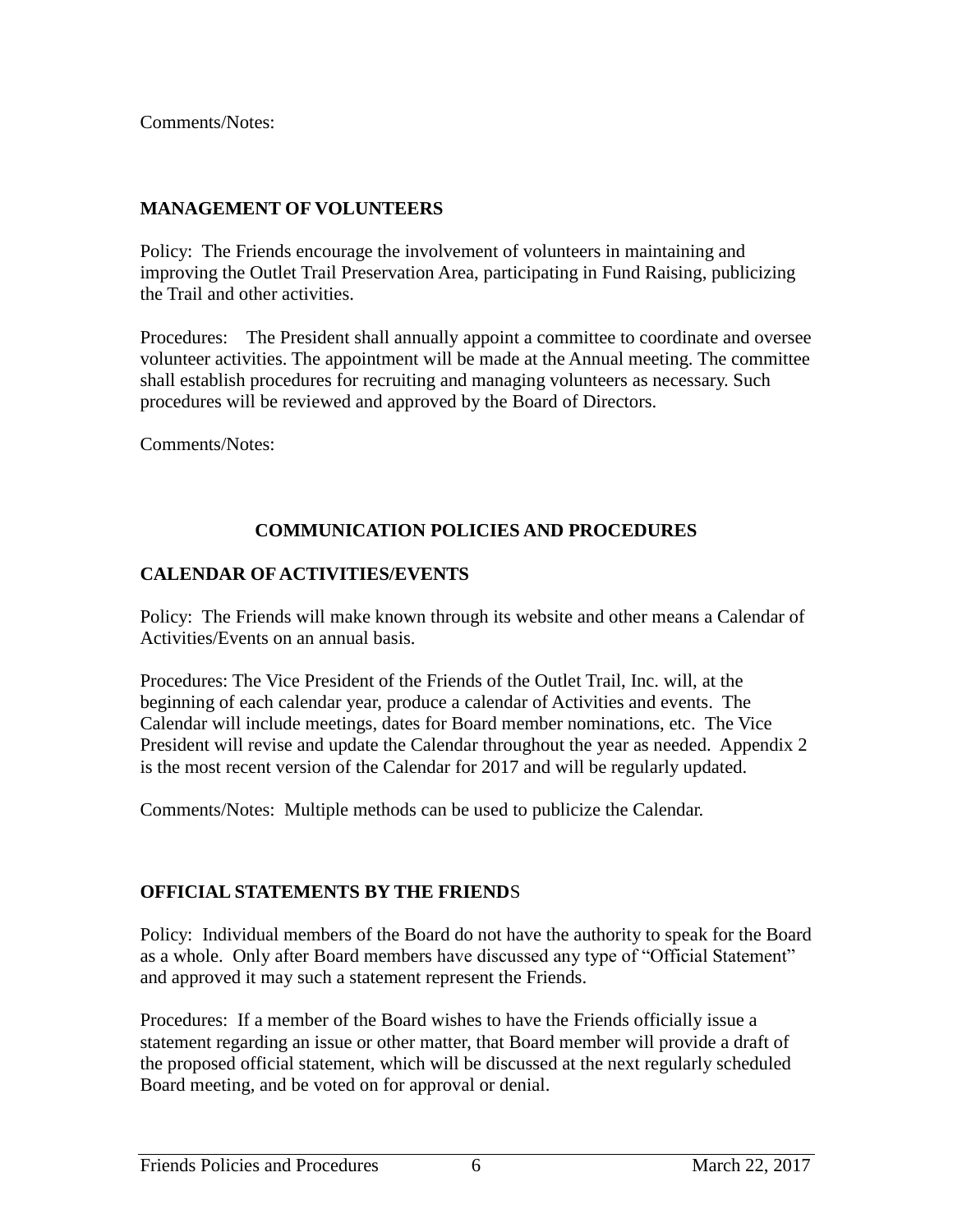Comments/Notes: If is important that the views of an individual Board members are not taken to represent an official position of the Friends of the Outlet, Inc.

## **WEBSITE MAINTENANCE AND DEVELOPMENT**

Policy: the Friends of the Outlet Trail maintains a current and up to date website that promotes the Trail and the Organization, offers educational and historical information, enhances visitors' safe use of the Outlet Trail Preservation Area, and assists the Board in the management of the Friends of the Outlet, Inc.

Procedures: The Webmaster and/or the Director of Electronic Communication will regularly review the content and organization of information on the Website as well as log files to constantly improve the website. Some of the members of the Board will be provided access codes to regularly post news, contribute to Facebook, etc. Suggestions from visitors, users of the Website, and Board Members will also be requested on a regular basis.

Comments/Notes: From time to time the Board may wish to engage a professional website manager to conduct an evaluation of the Website.

## **EXTERNAL POLICIES AND PROCEDURES**

## **OUTLET TRAIL AND AREA USE REGULATIONS**

Policy: The Board of Directors shall establish and set forth rules and regulations to govern the conduct of the public when using the Area and to encourage the public's safe use of the area. These rules and regulations will implement the purposes of the Area as outlined in the By Laws of the Friends.

Procedures: The Friends will maintain and make known via their website, posted notes and signs along the Trail and waterway, and other means the *Outlet Trail and Area Use Regulations* to govern access to and use of the Outlet as well as to encourage the safe use of the Outlet and Trail area.

Procedures: The President will assign a Board member at least once a year to review the most recent version of the *Outlet Trail and Area Use Regulations* and make recommendations for changes and updates. Appendix 2 is the most recent *Outlet Trail and Area Use Regulations.*

Comments/Notes: The Board may wish to consider a number of different strategies to publicize and disseminate these Regulations.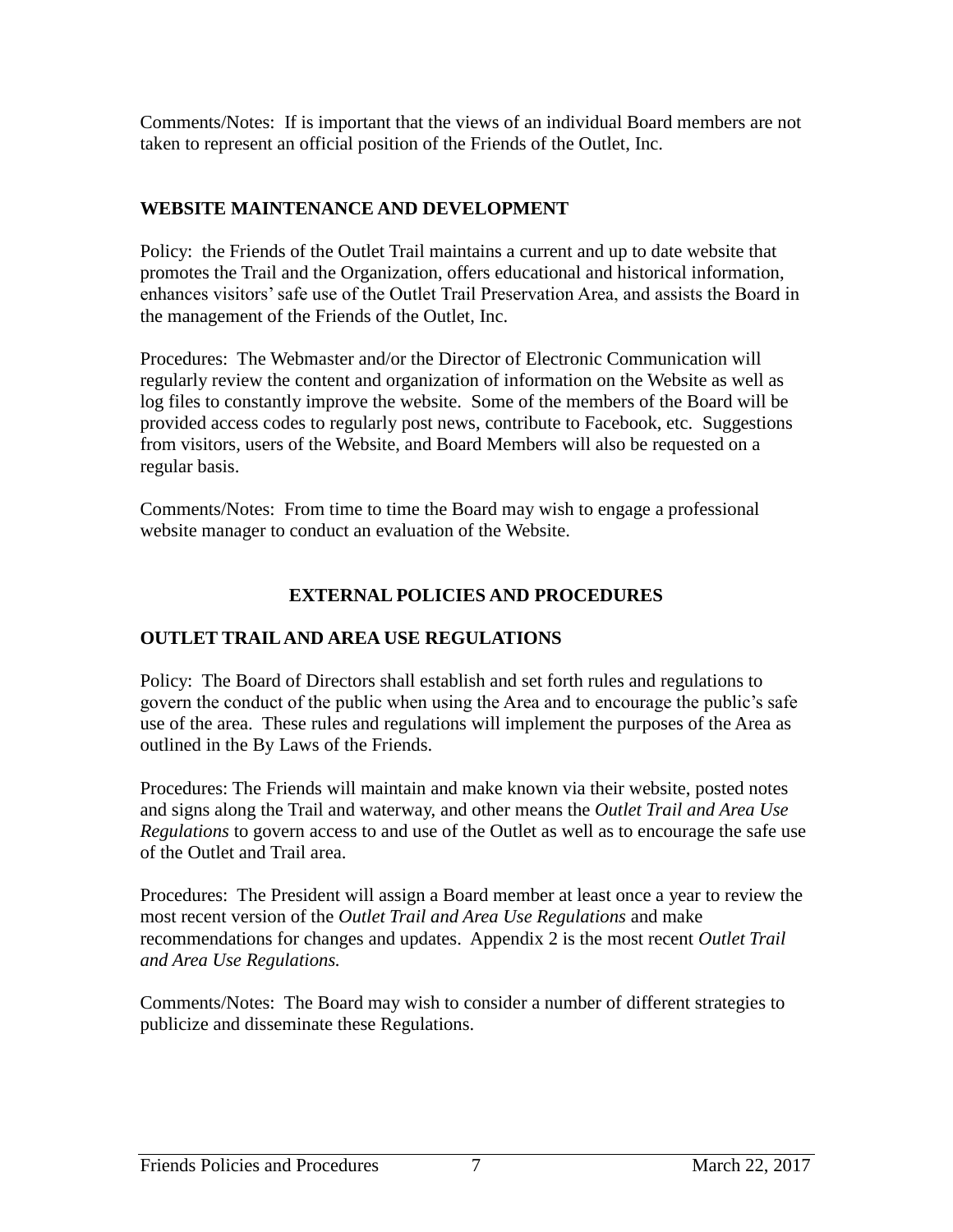#### **APPENDIX 1**

#### **CALENDAR OF EVENTS AND ACTIVITIES 2017**

#### **January**

Board of Director Meeting 7 p.m. Jan. 18 LNB Appoint nominating committee

Actions/Events: Newsletter?

Committees:

#### **February**

Board of Director Meeting 7 p.m. Feb. 15 LNB

Actions/Events: Membership Year Starts Prepare tax information for accountant

Committees: By Laws Review; Policy and Procedures Review Submit tax forms to appropriate government agencies

#### **March**

Board of Director Meeting 7 p.m. March 15 LNB Nominations due for board review

Actions/Events: Announce Annual Meeting?

Committees:

#### **April**

Board of Director Meeting 7 p.m. April 19 Location TBD Annual Meeting ?

Actions/Events: April 23: Celebrate Service/Celebrate Yates

Committees:

#### **May**

Board of Director Meeting 7 p.m. May 17 LNB

Actions/Events:

Committees: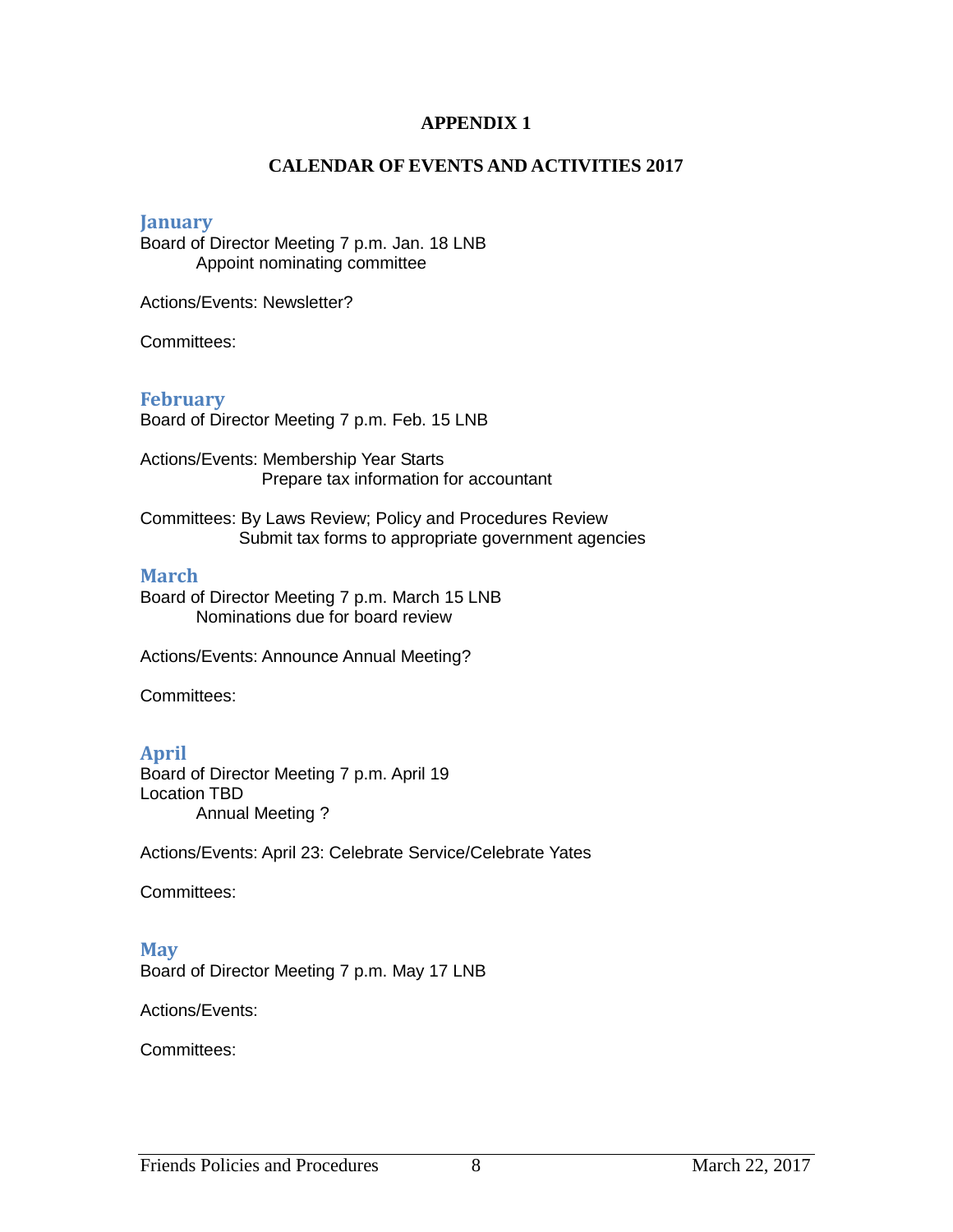#### **June**

Board of Director Meeting 7 p.m. June 21 LNB

Actions/Events:

Committees:

### **July**

Board of Director Meeting 7 p.m. July 19 LNB

Actions/Events:

Committees:

#### **August**

Board of Director Meeting 7 p.m. August 16 LNB

Actions/Events:

Committees:

#### **September**

Board of Director Meeting 7 p.m. September 20 LNB

Actions/Events: New members from 9/1 forward are extended through 2018

Committees:

#### **October**

Board of Director Meeting 7 p.m. October 18 LNB

Actions/Events:

Committees:

#### **November**

Board of Director Meeting 7 p.m. November 15 LNB Vice President presents calendar for 2018

Actions/Events:

Committees:

#### **December**

Board of Director Meeting 7 p.m. December 20 LNB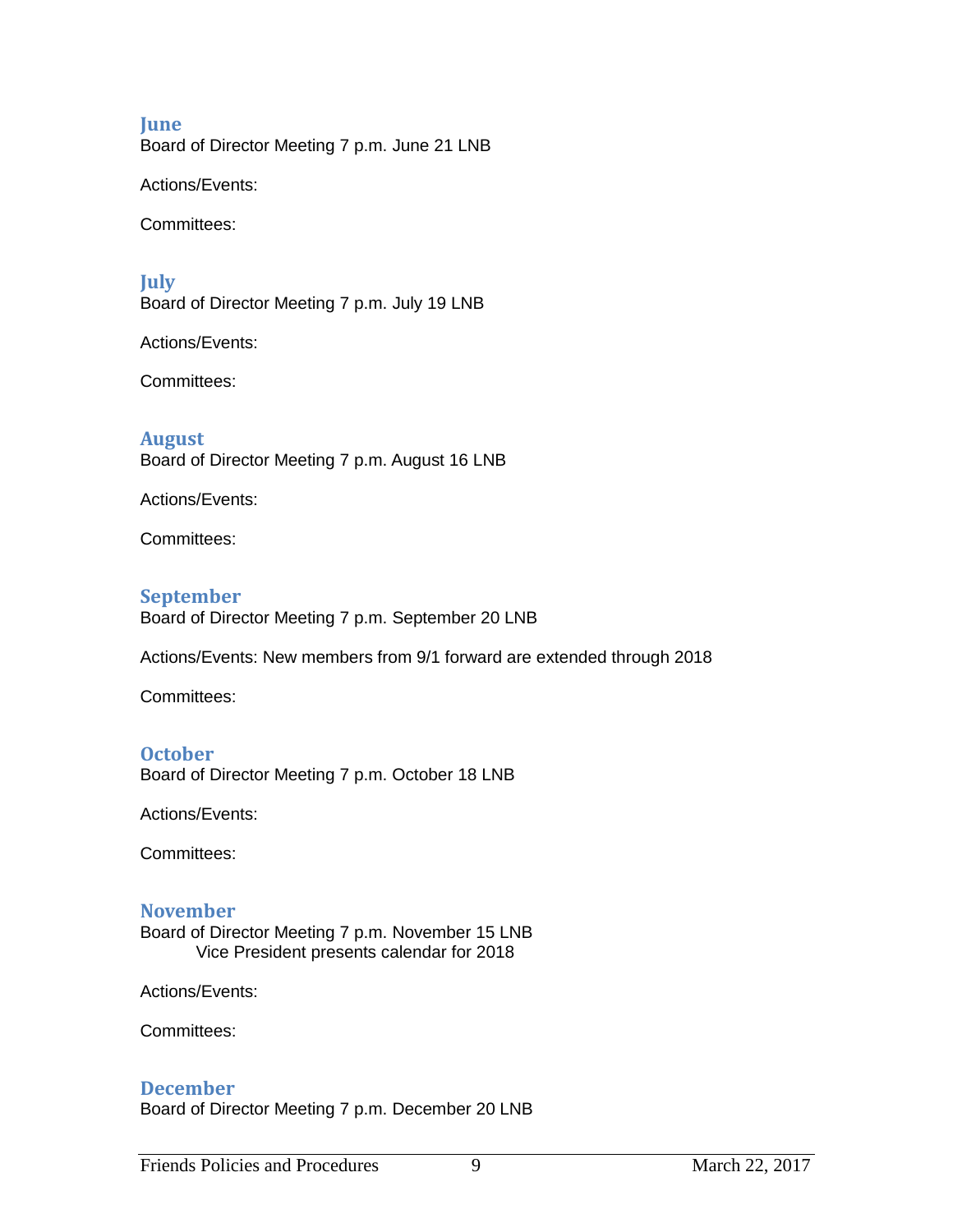Actions/Events:

Committees:

## **APPENDIX 2**

### **OUTLET TRAIL PRESERVATION AREA REGULATIONS**

These Outlet Trail regulations are intended to encourage all users to have a safe and enjoyable visit to the Outlet Trail Preservation area. These rules and regulations govern the conduct of the public within, upon, and in the airspace above all property that is presently under the jurisdiction, custody, or control of the Friends of the Outlet, Inc. For additional information about the Friends of the Outlet Trail, Inc., please see: [http://www.keukaoutlettrail.org/.](http://www.keukaoutlettrail.org/)

## **Safety and Responsibility**

Enjoy the Trail in a safe and responsible manner and this pathway will remain a heritage for future generations.

Natural areas possess hazards not normally encountered in your home surroundings. Individuals who are on FOTO property are responsible for their own safety. Visitors to the Keuka Lake Outlet Trail Preservation area use it at their own risk. The Friends of the Outlet Trail, Inc. accepts no liability or responsibility for visitors using the area.

## **General**

The trail OPENS at Sunrise and CLOSES at Sunset to the general public for their recreation and use. Exceptions can be made ONLY with the express written permission from the Friends. At all other times, persons on the trail are trespassing on private property and may be prosecuted.

## **Amenities**

There is no drinking water available – Users must supply their own. Trail toilets (outhouses) are available along the trail. Users may need to supply their own paper and will need to supply their own hand sanitizing supplies.

# **Litter**

What you carry in - carry out... Please help keep the Outlet Trail clean and free of waste, garbage, and any other forms of trash. Any trash or other material you bring into the Outlet Trail area please carry out as well.

# **Removal of Natural Material**

Removal of artifacts, plants, historic items, or other materials (other than personal garbage, yours or others) from the trail and its structures is prohibited and Violators Will be Prosecuted. Buildings and Ruins along the trail are not to be entered, disturbed, or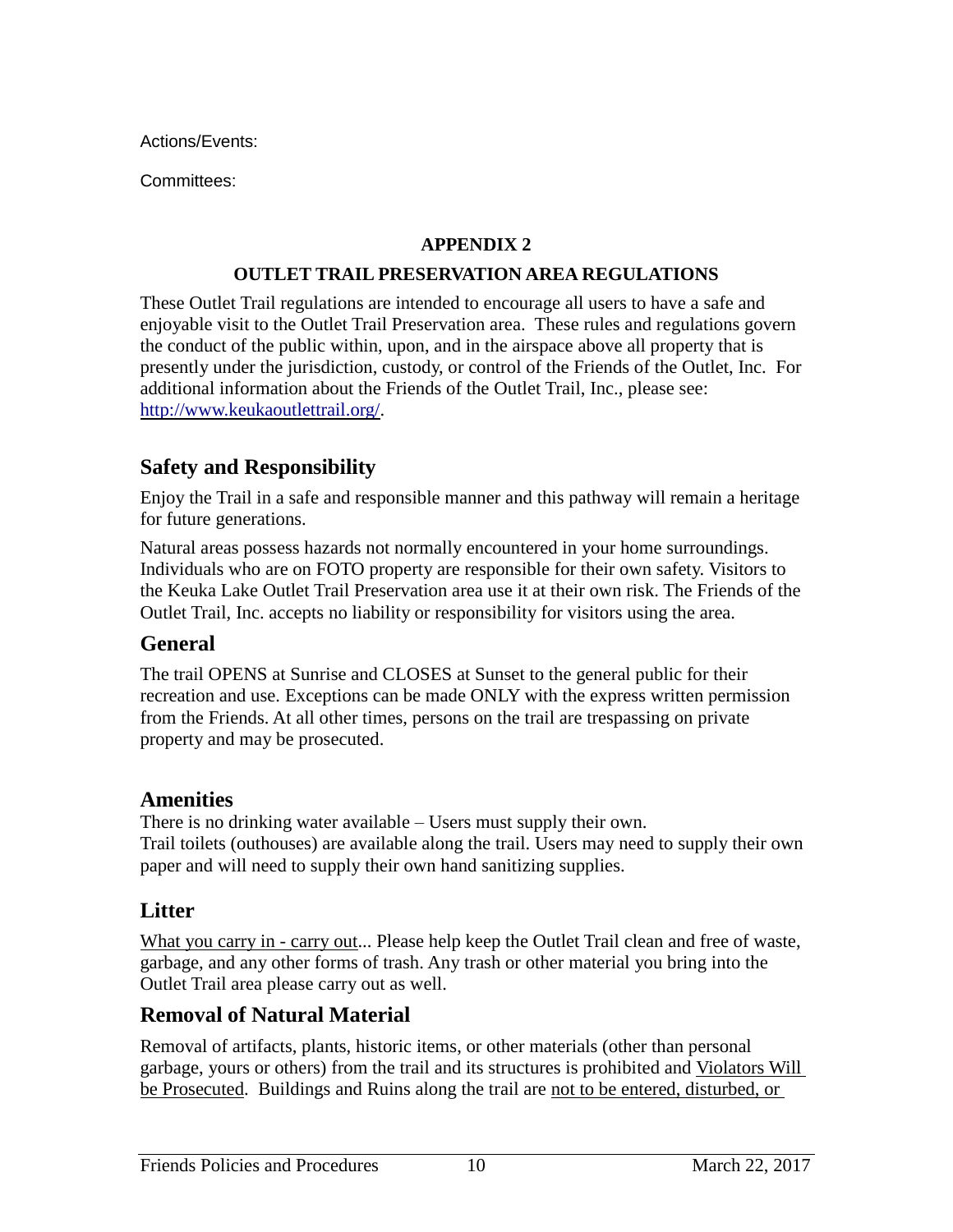used by anyone without the express written approval and permission by the Board Of Directors of the Friends Of The Outlet, Inc.

# **Activities or uses not permitted on the Outlet Trail Preservation Area**

# **Trespassing In Unattended Buildings**

Buildings and Ruins along the trail are not to be entered, disturbed, or used by anyone without the express written approval and permission by the Board of Directors of the Friends of The Outlet, Inc.

## **Paintball (or similar activity)**

War games, Paintball, Laser Tag are prohibited on the Outlet Trail Preservation Area.

## **Consumption of Alcohol**

Consumption of alcohol is not allowed.

**Swimming** Swimming is not permitted.

## **TRAIL ACTIVITIES AND USES**

Activities such as

- hiking
- horseback riding
- $\bullet$  running
- snowmobiling and bicycling

are limited only to the Keuka Outlet Trail to prevent damage that might be caused to other properties along the trail.

## **Dogs**

Off leash dogs must be under control at all times otherwise dogs must be on leash.

## **Motorized Vehicles**

No motorized vehicles are allowed on the trail - other than Snowmobiles from December 1st through March 30th and only if snow conditions are such to allow safe passage without damage to the trail. On occasion motor vehicles operated by individuals who have received permission from the president or appointed trail official may use the trail for maintenance or special events. The vehicle must display the appropriate permit.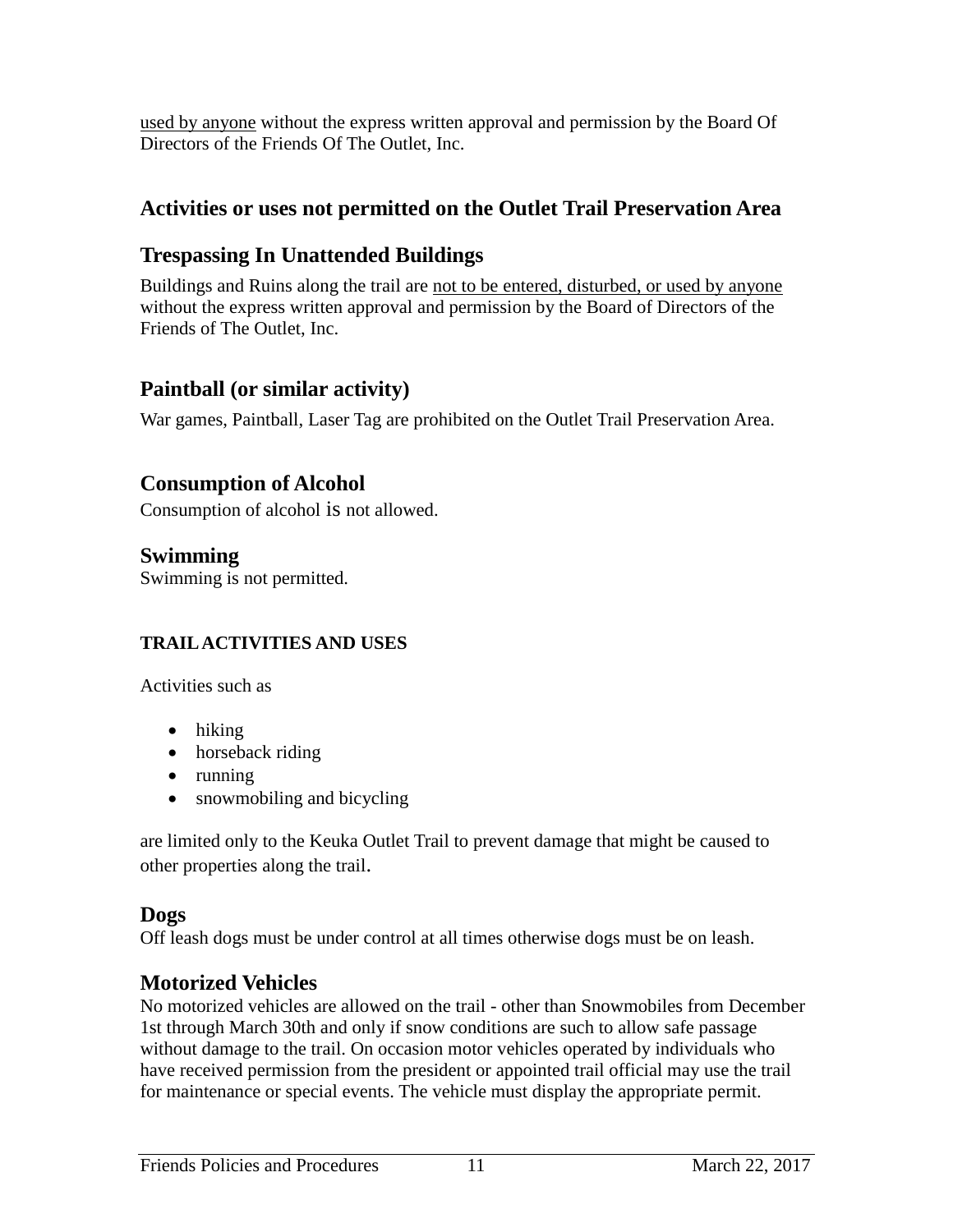## **Snowmobiles**

Snowmobile use is allowed conditions permitting. Yates Snow Travelers Association (YASTA) may use trail grooming machine and one accompanying snowmobile on the trail between Cherry Street and Dresden trail-head after dark.

## **Waterway use and regulations**

**Caution:** Be aware that water levels and the speed of the current may change dramatically causing dangerous conditions without any advance warning. Use of the waterway is at users' risk. **The Friends of the Outlet, Inc. accepts no liability or responsibility for such waterway or related use.**

## **Fishing**

Fishing is allowed as regulated by NY Department of Environmental Conservation. Catch and release is encouraged. The Friends permit the annual release of trout as managed by NYSDEC

## **Canoeing, Tubing, Boating**

Activities are permitted. Users should wear safety equipment and are responsible for their own safety. **Note** that there are a number of rapids and falls which users should portage around.

Take out at Seneca Mills Falls Parking area, portage around primary fish stocking area between Seneca Mills and Cascade.

Take out before cascade. (Website and Creek signage)

## **Kayaking**

Kayaking is allowed. Paddlers should wear safety gear and are responsible for their own safety. **Note** that there are a number of rapids and falls which users should portage around.

Take out at Seneca Mills Falls Parking area, portage around primary fish stocking area between Seneca Mills and Cascade ( Website)

Take out before cascade. (Website and Creek signage)

# **Land Use and regulations**

## **Hunting**

**Caution:** During the Hunting Season visitors to the Trail are advised to wear bright colored clothing.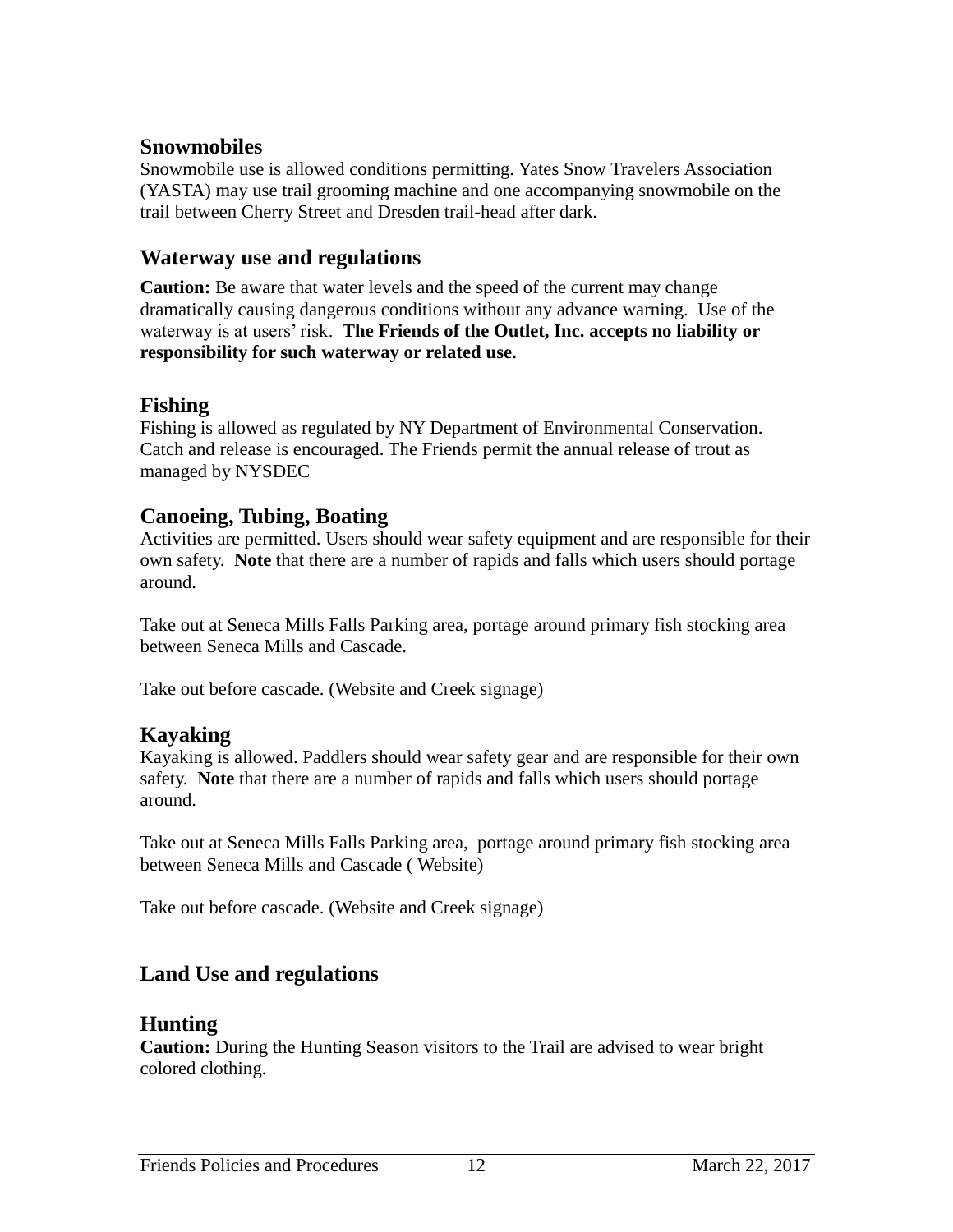Hunting is allowed as regulated by the Department of Environmental Conservation. Safety of other individuals on the Outlet Trail Preservation property is the responsibility of the hunter. The Friends accept no liability or responsibility for any and all types of hunting accidents.

No firearm sighting-in or target practice is allowed at any time.

The erection of permanent tree stands is prohibited.

Portable tree stands may be allowed provided that they do not damage any trees. Cutting, placing nails or screws into, or otherwise damaging trees or other vegetation is prohibited.

Portable tree stands must be tagged with the name, address and phone number of the owner. Stands must be removed by the end of the hunting season.

#### **PICNICKING**

Picnicking is permitted in designated areas where picnicking tables are present.

### **GROUP CAMPING**

**Permission**: All group campers must obtain a camping permit from the President or Vice President of the Board.

Camping permits will not be issued for more than 14 nights but may be renewed depending upon availability of sites.

**Permitted location:** Group camping is permitted at the Hopeton Campground and on areas yet to be defined near the Visitor's Center (Cascades)

### **General Camping Regulations**

- 1. Share campsites with others
- 2. Quiet must be observed between 10 pm. and 7 am.
- 3. Camp or build fires only in designated areas, fires cannot be left unattended.
- 4. Firewood cannot be gathered on site except from dead and down trees.
- 5. Do not cut green wood
- 6. Purify all water you use
- 7. Take all litter back home.

### **Firewood Alert - "Don't Move Firewood"**

By transporting firewood, you could be spreading diseases and invasive insects that can quickly kill large numbers of trees. Help stop the spread and obey the [Firewood](http://www.dec.ny.gov/animals/28722.html)  [Regulation.](http://www.dec.ny.gov/animals/28722.html) If you have questions regarding this regulation, please call this toll-free number: 1-866-640-0652 or e-mail: [firewood@dec.ny.gov](mailto:firewood@dec.ny.gov)